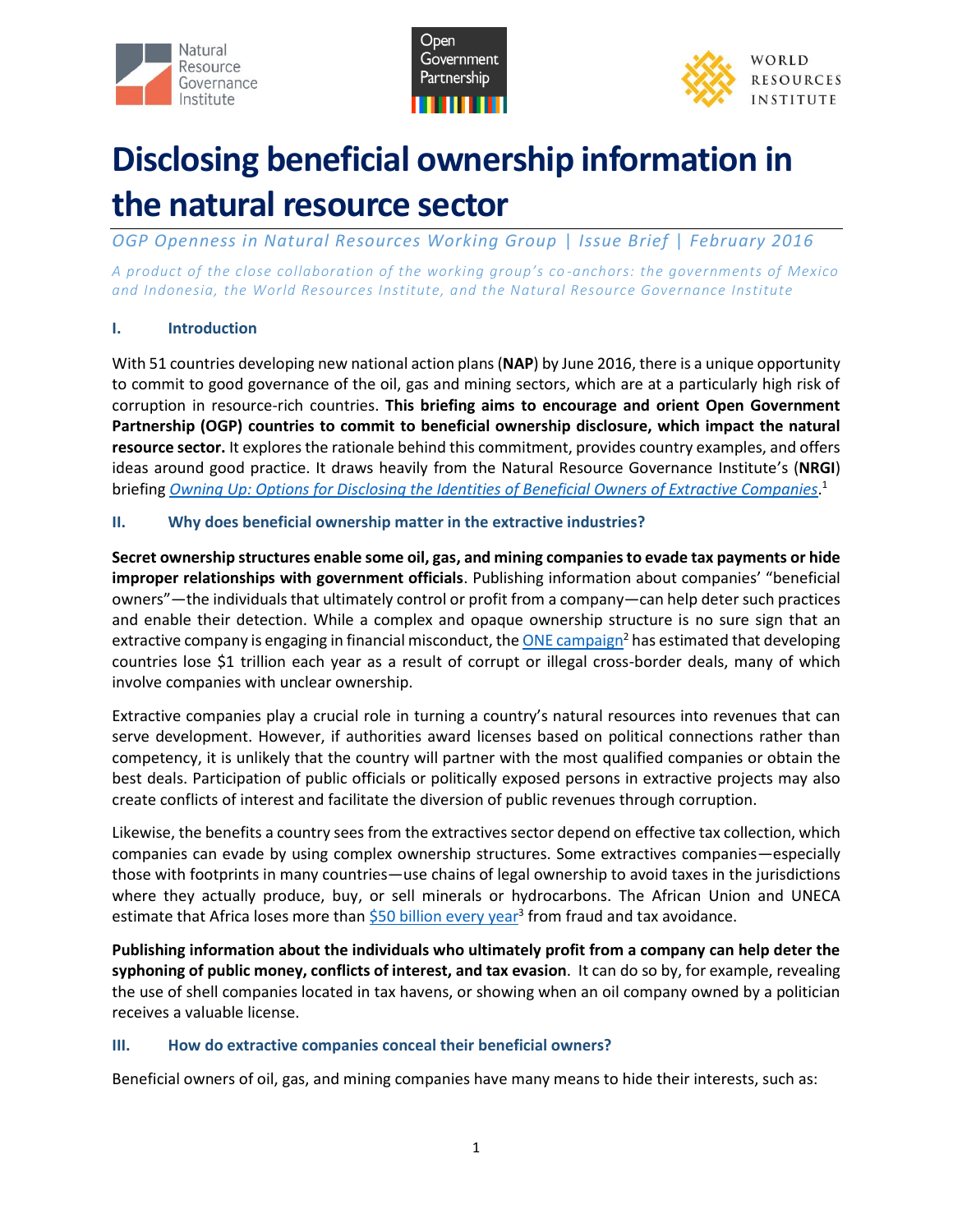| Means to hide interests    | <b>Description</b>                                                                   |  |
|----------------------------|--------------------------------------------------------------------------------------|--|
| Substituting natural       | One or more people stand in as shareholders for the beneficial owner. These can      |  |
| persons                    | include family members, fronts, or aliases.                                          |  |
| Inserting opaque entities  | Politicians and other politically influential individuals can hide behind corporate  |  |
| into the ownership         | shareholders, such as community development corporations and trusts, with            |  |
| structure                  | unclear beneficiaries. Such vehicles can funnel money and control into more          |  |
|                            | influential private hands.                                                           |  |
| Holding assets and sending | Setting up legal entities in offshore locations can provide other options for moving |  |
| payments offshore          | money to hidden persons and masking lines of benefit and control. Authorities in     |  |
|                            | many banking secrecy and tax haven jurisdictions do not disclose company             |  |
|                            | shareholders, much less beneficial ownership, making it even more difficult for      |  |
|                            | investigators to pinpoint true owners, and for the governments of producing          |  |
|                            | countries to fully assess and collect taxes.                                         |  |
| Suspect commercial         | Extractive companies can pay their hidden beneficial owners using suspect            |  |
| relationships              | commercial transactions, such as service contracts that are paid regardless of       |  |
|                            | performance. While such transactions may sometimes more closely resemble             |  |
|                            | simple bribes, they could be proof of hidden beneficial ownership if the recipient   |  |
|                            | also controls the paying company's operations such that he or she can direct the     |  |
|                            | company to make payments.                                                            |  |

#### **IV. International initiatives and country practices on beneficial ownership disclosure**

There has been a growing international trend to make ownership structures more transparent to shed light on potential criminal activities. In June 2013, **G8** leaders agreed to a set of [principles on beneficial](https://www.gov.uk/government/publications/g8-action-plan-principles-to-prevent-the-misuse-of-companies-and-legal-arrangements/g8-action-plan-principles-to-prevent-the-misuse-of-companies-and-legal-arrangements)  [ownership transparency.](https://www.gov.uk/government/publications/g8-action-plan-principles-to-prevent-the-misuse-of-companies-and-legal-arrangements/g8-action-plan-principles-to-prevent-the-misuse-of-companies-and-legal-arrangements)<sup>4</sup> The principles state that companies should obtain their beneficial ownership information and that the information should be accessible to law enforcement and other competent authorities. Additionally, countries should consider making such information available to financial institutions and other regulated businesses. These principles were largely reiterated by the **Financial**  Action Task Force-the body setting international anti-money laundering standards-in their Guidance [on Transparency and Beneficial Ownership](http://www.fatf-gafi.org/documents/news/transparency-and-beneficial-ownership.html)<sup>5</sup> in October 2014 and by the G20 in their High Level Principles [on Beneficial Ownership](http://www.opengovguide.com/standards-and-guidance/g20-high-level-principles-beneficial-ownership-transparency/)<sup>6</sup> in November 2014.

In the natural resource sector, the **Extractive Industries Transparency Initiative** [\(EITI\)](https://eiti.org/pilot-project-beneficial-ownership)<sup>7</sup> is leading on the subject. The 2013 EITI standard encourages the disclosure of beneficial ownership information: 11 EITI countries (including Honduras, Liberia, and Tanzania, which are OGP countries) have participated in a pilot of this new provision, and the UK has included beneficial ownership requirements in <u>its reporting process</u>.<sup>8</sup> Results of the pilot have been *mixed*:<sup>9</sup> coverage of beneficial owners has been uneven, and countries do not always disclose ultimate owners. The **Democratic Republic of Congo<sup>10</sup>** is one of the better performers among the countries in the pilot project. The 2016 EITI Standard, which is expected to be adopted by the EITI International Board at the end of February 2016, will require countries to request, and companies to disclose, beneficial ownership information by 1 January 2020. By 1 January 2017, stakeholders must develop a roadmap outlining how they will pursue such disclosure. Information about the identity of the beneficial owner should include the name, nationality, and country of residence of the beneficial owner (who must be a natural person); the level of ownership; details about how ownership or control is exerted; and identify any politically exposed persons. Companies will have to assure the accuracy of the information provided, and companies that fail to submit all or part of such information must be named.

More and more countries realize the importance and benefits of disclosing information about companies' real owners. The *[UK](http://www.opengovpartnership.org/country/united-kingdom/commitment/beneficial-ownership)*<sup>11</sup> is leading by example by passing legislation which will enforce a publicly accessible register of who ultimately owns and controls British companies. Prime Minister David Cameron first suggested this change at the [2013 OGP summit in London.](https://www.gov.uk/government/speeches/pm-speech-at-open-government-partnership-2013) <sup>12</sup> **[Denmark,](http://www.gfintegrity.org/press-release/gfi-praises-denmark-commitment-crack-anonymous-companies-public-registry/)** <sup>13</sup> **the Netherlands, [Norway](http://www.taxjustice.net/2015/06/05/norwegian-parliament-votes-for-public-registry-of-ownership/)**<sup>14</sup> and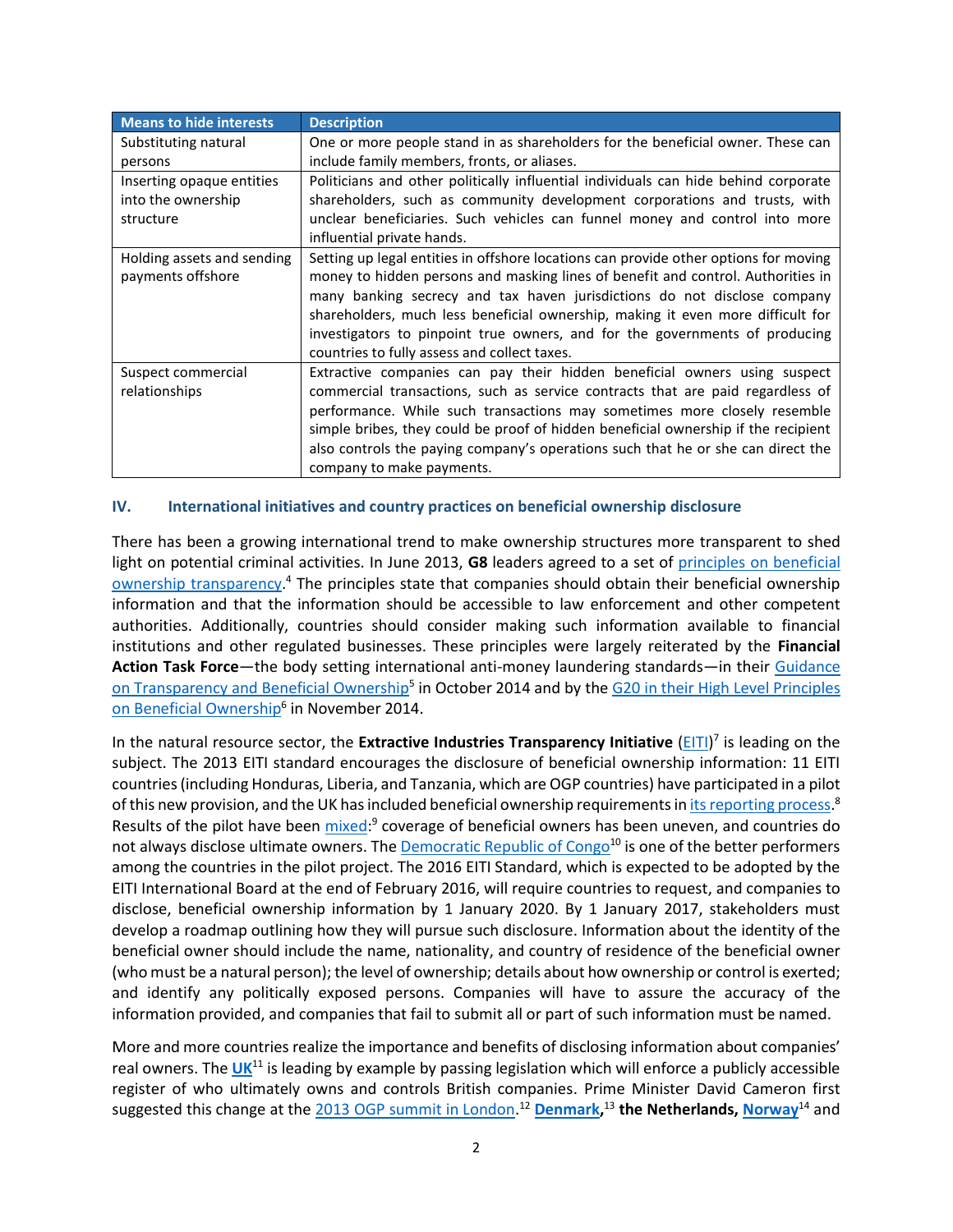**[Ukraine](http://globalcompliancenews.com/ukraine-disclosure-beneficial-ownership-required-20141027/)**<sup>15</sup> are following similar steps. The **[European Union](http://www.europarl.europa.eu/news/en/news-room/20150513IPR55319/Tougher-rules-on-money-laundering-to-fight-tax-evasion-and-terrorist-financing)**<sup>16</sup> also finalized a measure in May 2015 requiring all member States to create central registries of beneficial ownership information for companies established in their countries and to make that available to anyone who has a "legitimate interest" in finding out who is behind a company.

The **United States** has also taken early steps toward making beneficial ownership information available in its October 2015 [NAP.](https://www.whitehouse.gov/sites/default/files/microsites/ostp/final_us_open_government_national_action_plan_3_0.pdf)<sup>17</sup> The Department of the Treasury and the White House will continue engaging Congress to build bipartisan support to require that meaningful beneficial ownership information be disclosed at the time a company is formed. The government has already started identifying beneficial owners in the [luxury real estate sector,](http://www.nytimes.com/2016/01/14/us/us-will-track-secret-buyers-of-luxury-real-estate.html) which is prone to money laundering. It also commits to satisfying the beneficial ownership requirements under the EITI standard. It is not clear yet what the format of the database will be and who will get access to the information.

Another example is the **Kyrgyz Republic**, which requires companies to name their beneficial owners to government when doing business with the state. To illustrate, Articles 27 and 30 of the Kyrgyz Republic's 2012 amendment to its Subsoil Law  $(No.77)^{18}$  require companies to attach information about their ultimate beneficial owners when applying for a license. The law further provides that failure to provide accurate information is grounds for terminating a license.

## **V. Recommendations**

OGP governments can improve transparency and accountability in the natural resource sector by including commitments on beneficial ownership disclosure in their NAPs. Following the steps from the countries with beneficial ownership disclosure commitments, countries may consider the following options:

- a. **Commit to establish a public register of beneficial owners in open data format**, as in the UK. Data users must be able to analyze the data and combine datasets from different sources. Company identifiers should be used for maximum comparability. Policymakers would need to ensure that the register does not leave out key extractive sector players who might not be registered in the country.
- b. **For resource-rich countries, start by committing to beneficial ownership disclosure in the extractive sector.** Countries could, for example, establish a register of beneficial owners for license-holding companies, such as that encouraged by the EITI.
- c. **Require beneficial ownership information as part of the application for a license / agreement with governments involving natural resources,** as in Kyrgyz Republic.

| <b>Broad strokes</b> | <b>Questions to ask</b>                                                                                                                  |  |
|----------------------|------------------------------------------------------------------------------------------------------------------------------------------|--|
| Rationale            | What issue do you seek to address through transparency in company ownership?                                                             |  |
| Scope of Disclosure  | Which companies will be covered?                                                                                                         |  |
|                      | What level of disclosure will you require?<br>٠                                                                                          |  |
|                      | How do you protect individuals who might be at risk of harm through disclosure of<br>this information?                                   |  |
|                      | What are the sanctions for individuals or companies that deliberately provide false<br>٠<br>information, or fail to provide information? |  |
| Information          | What are the methods for collecting information? What is a workable method to<br>٠                                                       |  |
| Collection           | confirm information?                                                                                                                     |  |
|                      | What is a possible timeline for collecting information?<br>$\bullet$                                                                     |  |
| Publication          | How will you disseminate the information?                                                                                                |  |
|                      | How will the registry operate in practice?<br>٠                                                                                          |  |
|                      | How will you publish using open data format?                                                                                             |  |

To implement the commitment, the following should be considered: